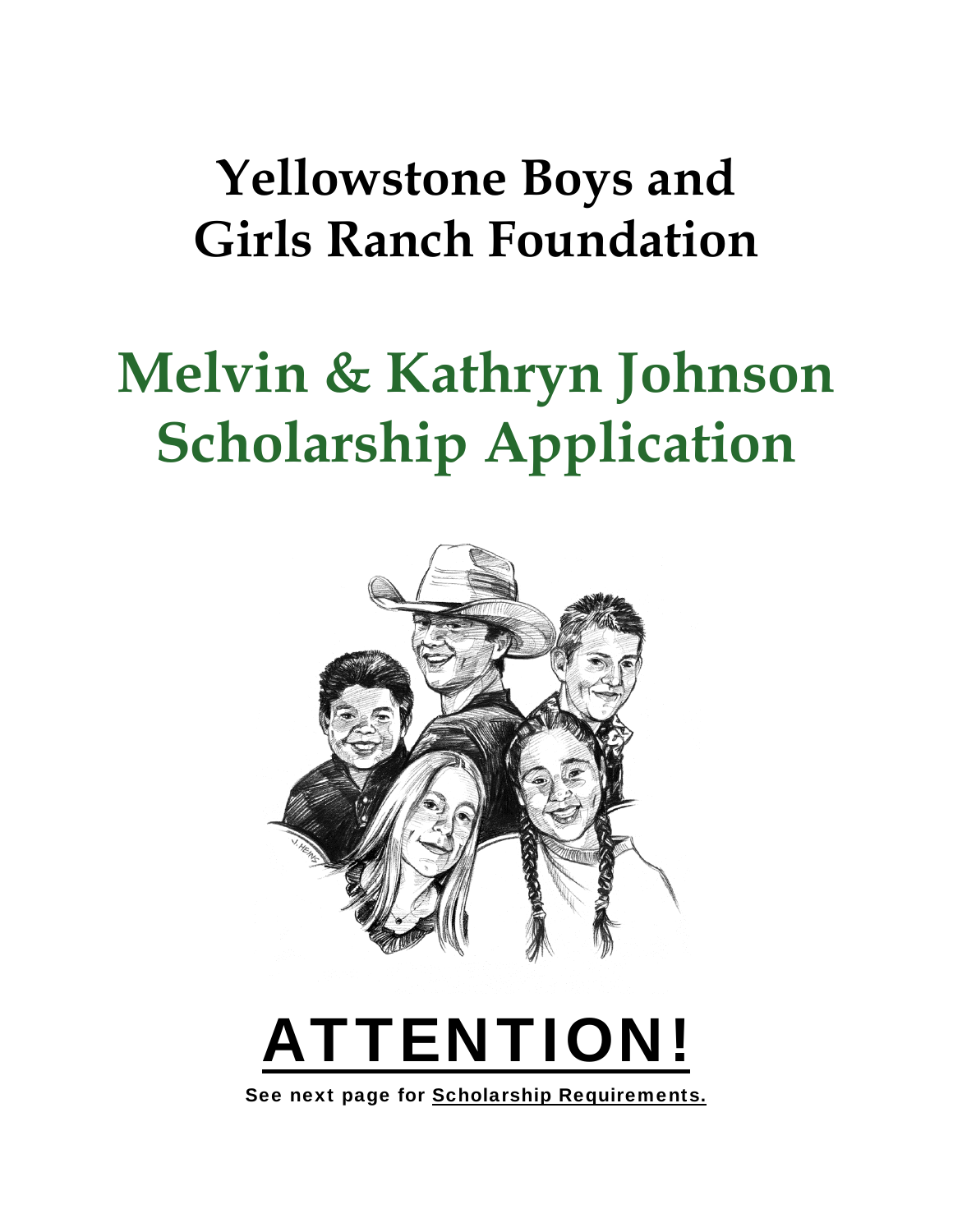# Requirements for 2022.

# One Complete Package:

Scholarship application, transcript(s) and current letters of recommendation MUST be submitted simultaneously, in one complete package before the deadline.

# Application Deadline:

The application deadline for 2022 is April 1.

# Official Transcript(s):

Official Transcript(s)\* are required from all Educational Institutions to help maintain integrity and excellence.

\* AN OFFICIAL TRANSCRIPT IS A DOCUMENT THAT REFLECTS YOUR EDUCATIONAL ACHIEVEMENTS AND MAY BE OBTAINED FROM YOUR "EDUCATIONAL INSTITUTION." FOR A TRANSCRIPT TO BE CONSIDERED "OFFICIAL" IT MUST BE SIGNED AND SEALED BY THE EDUCATIONAL INSTITUTION AND SUBMITTED, UNOPENED AND INTACT, WITH YOUR SCHOLARSHIP APPLICATION.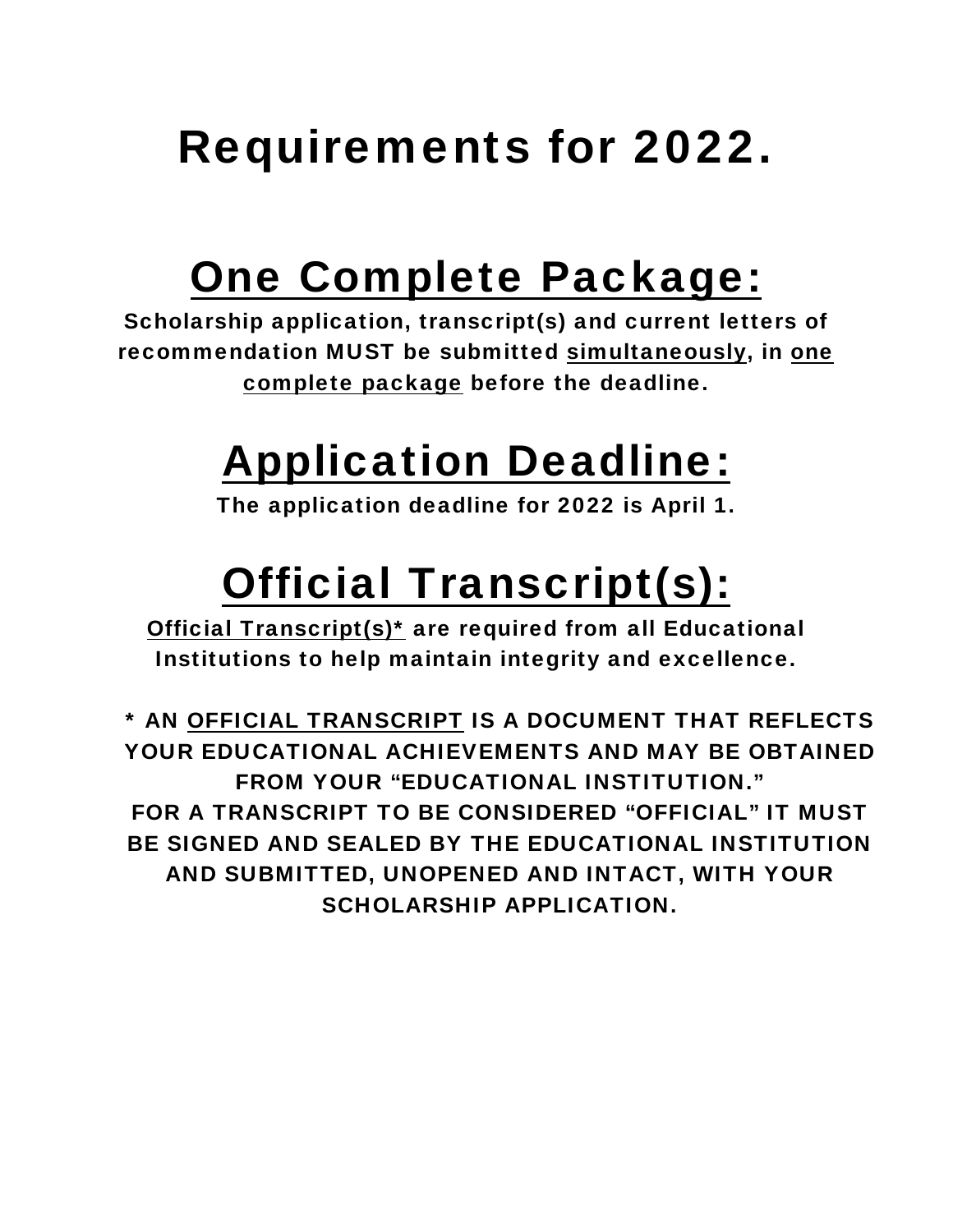### YELLOWSTONE BOYS & GIRLS RANCH FOUNDATION **SCHOLARSHIP OPPORTUNITIES**

### **Melvin and Kathryn Johnson Scholarship Program**

It is the goal of Melvin and Kathryn Johnson in creating this Scholarship Program to provide continuing educational opportunities through scholarships in the annual amounts of \$500 - \$5,000 to McCone County residents who graduate from Circle High School and other nearby public high schools, who demonstrate and maintain academic achievement and who possess motivation, good character, ability and potential.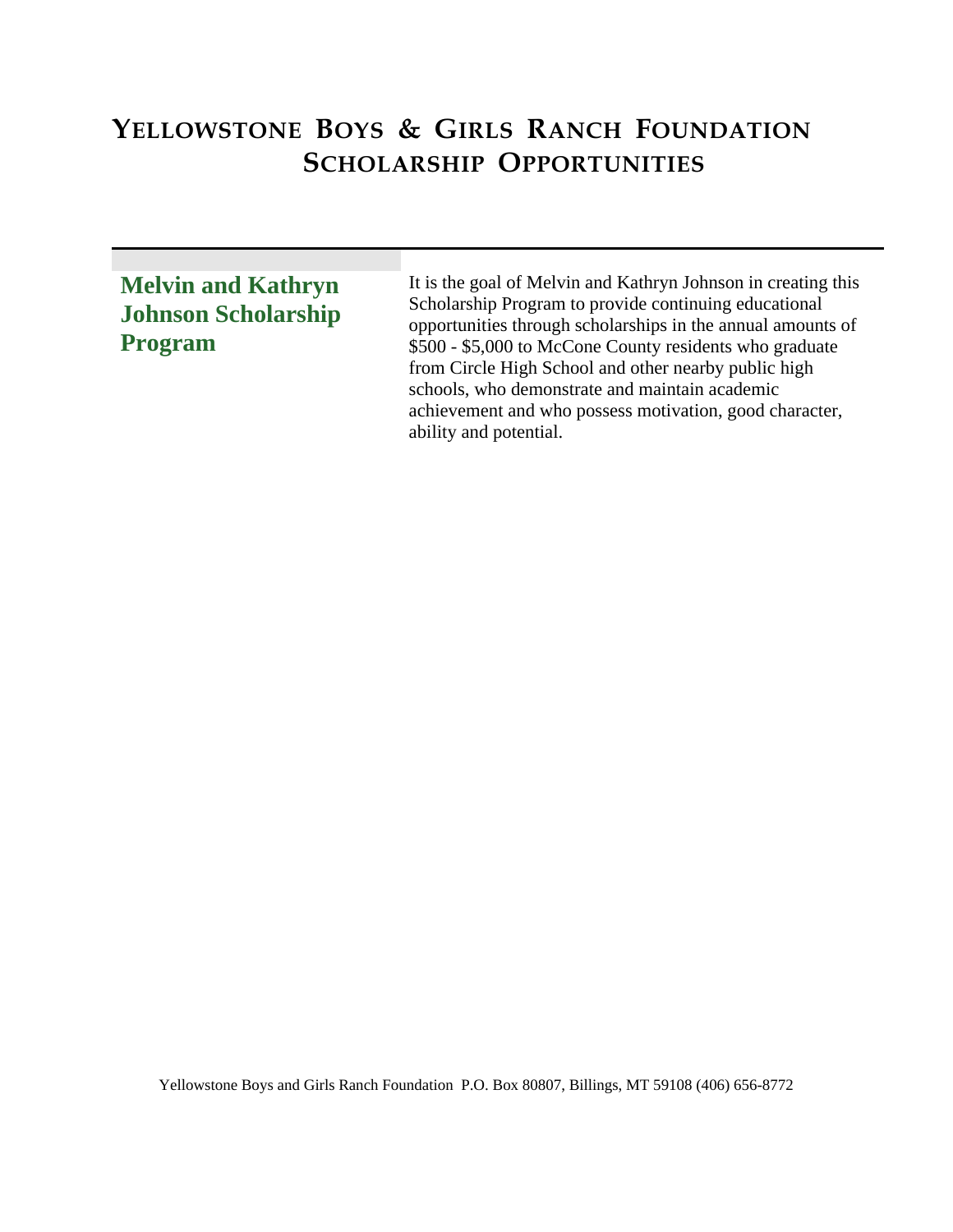### YELLOWSTONE BOYS & GIRLS RANCH FOUNDATION **JOHNSON SCHOLARSHIP CRITERIA**

| <b>Eligibility</b> | Candidates for a Scholarship must meet the following criteria:                                                                                                                                                                                                                                                                                                                                                                                                        |
|--------------------|-----------------------------------------------------------------------------------------------------------------------------------------------------------------------------------------------------------------------------------------------------------------------------------------------------------------------------------------------------------------------------------------------------------------------------------------------------------------------|
|                    | Students must be a U.S. resident and a resident of McCone<br>1.<br>County at the time of graduation from high school and have graduated<br>from Circle High School or another public high school.                                                                                                                                                                                                                                                                     |
|                    | 2.<br>Students must be or going to be a degree candidate at an<br>accredited two or four year institution, including vocational schools,<br>which normally maintain a regular faculty and curriculum and<br>normally have a regularly enrolled body of students in attendance at<br>the place where its educational activities are regularly carried on<br>("Educational Institution"). Students must begin attendance the fall<br>term immediately after graduation. |
|                    | Students applying during the final term of their senior year of<br>3.<br>high school must have maintained a cumulative GPA of 3.0 or above<br>for all completed terms of high school.                                                                                                                                                                                                                                                                                 |
|                    | 4.<br>Students applying while attending an Educational Institution<br>must have maintained a cumulative GPA of 3.0 or above for all terms<br>of high school and for all completed terms at all Educational<br>Institutions.                                                                                                                                                                                                                                           |
|                    | Students must postmark or submit a substantially complete<br>5.<br>application with the required <b>official transcript(s)</b> and current letters<br>of recommendation by the application deadline. The application,<br>transcript(s) and letters of recommendation must be submitted                                                                                                                                                                                |
|                    | simultaneously, in one complete package. Recipients who do not                                                                                                                                                                                                                                                                                                                                                                                                        |
|                    | timely notify Yellowstone Foundation of any relevant changes in their<br>plans, such as: not attending an Educational Institution, attending a<br>different Educational Institution, a change in tuition or fees, or grant<br>or scholarship amounts to be received, may have their scholarship<br>reduced or revoked, and may be deemed ineligible for future<br>scholarships, as determined by Yellowstone Foundation.                                              |
|                    | 6.<br>Students are only eligible for up to four school years of<br>scholarships, beginning the first school year and ending the fourth<br>school year after high school graduation. If a student is not eligible<br>for a scholarship one year, the student will lose one of the four years                                                                                                                                                                           |

of eligibility; however, the student can still be selected the next year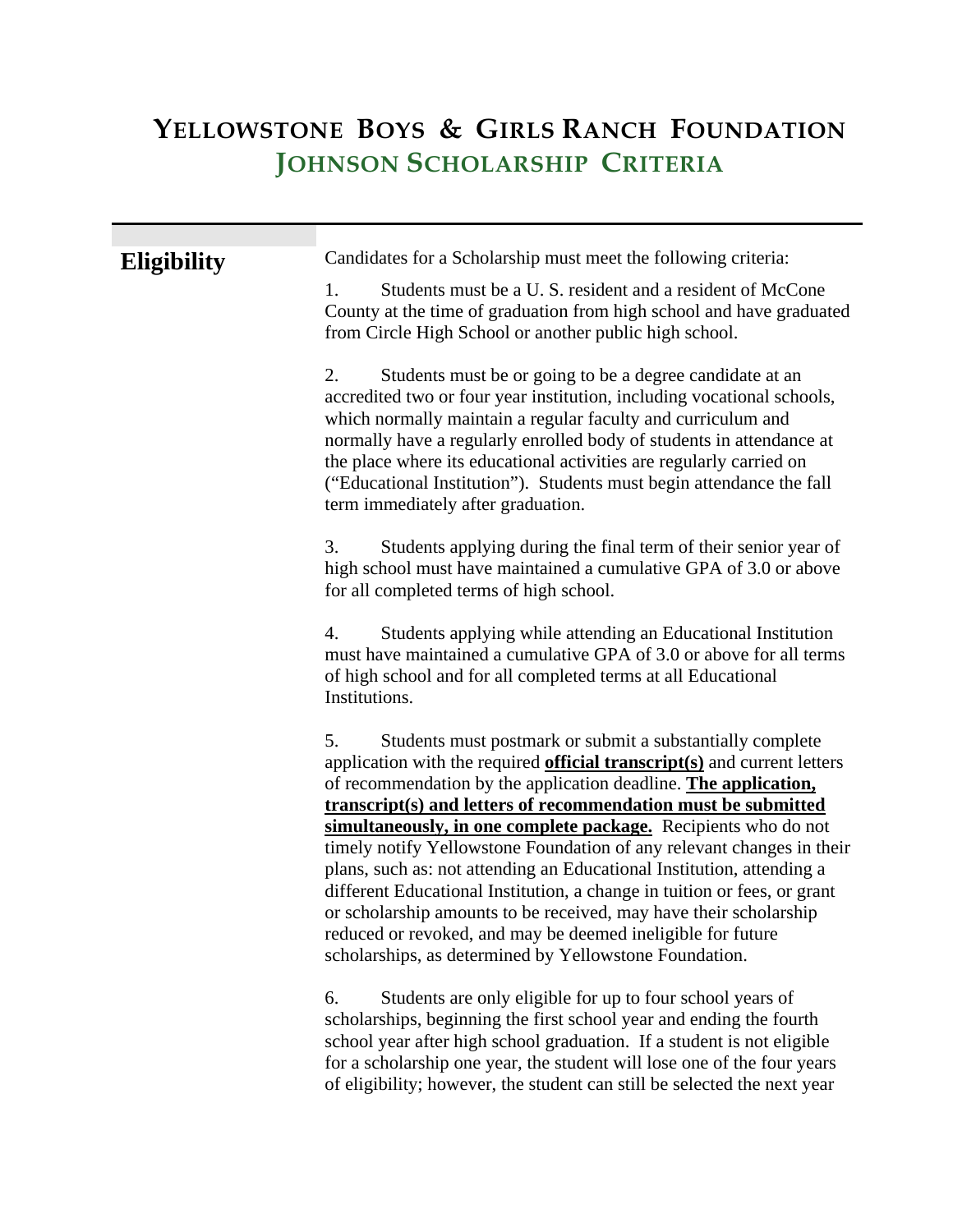|                                                             | for one of the remaining four years of eligibility, if the student has any<br>left, as long as the eligibility requirements are met at that time.<br>A student who is, or whose spouse is, descended from or a<br>7.<br>sibling to Melvin or Kathryn Johnson or a current Advisor or a person<br>who has served as an Advisor in the 5 year period ending on the date<br>when the Advisors make scholarship recommendations to<br>Yellowstone Boys and Girls Ranch Foundation ("Yellowstone<br>Foundation"), or who is a "disqualified person" as defined in IRC<br>Section $4958(f)$ (1), as amended, with respect to Yellowstone<br>Foundation, is ineligible. |  |  |
|-------------------------------------------------------------|------------------------------------------------------------------------------------------------------------------------------------------------------------------------------------------------------------------------------------------------------------------------------------------------------------------------------------------------------------------------------------------------------------------------------------------------------------------------------------------------------------------------------------------------------------------------------------------------------------------------------------------------------------------|--|--|
| <b>Selection</b><br>Criteria                                | Prior academic performance, including grades and difficulty of<br>1.<br>courses completed.                                                                                                                                                                                                                                                                                                                                                                                                                                                                                                                                                                       |  |  |
|                                                             | 2.<br>Motivation, character, ability and potential based on current<br>letters of recommendation from an unrelated party such as a clergy<br>member, high school counselor, youth group leader or teacher, and, if<br>required by the Advisory Committee, a personal interview.                                                                                                                                                                                                                                                                                                                                                                                  |  |  |
|                                                             | 3.<br>No candidate will be denied consideration or selection because<br>of race, religion, gender, nationality or ethnic group.                                                                                                                                                                                                                                                                                                                                                                                                                                                                                                                                  |  |  |
| Number, Amount,<br><b>And Use of</b><br><b>Scholarships</b> | A maximum of 5 scholarships will be awarded to eligible<br>1.<br>students in each of the 4 eligible classes each year, beginning with the<br>high school classes of 2014 and 2015 for the $2015 - 2016$ academic<br>year. The class of 2014 will only be eligible for three years of<br>scholarships. The class of 2015 and subsequent classes will be eligible<br>for 4 years of scholarships unless the program terminates. However,<br>if an eligible class does not have 5 eligible students, or it has 5 eligible<br>students, but does not have 5 students selected, fewer than 5<br>scholarship recipients will be selected for that class for that year. |  |  |
|                                                             | 2.<br>The total amount awarded for scholarships in any year will be<br>the value of the Scholarship Fund in excess of \$1,000,000 as of close<br>of business on March 31, or the closest business day, of that year. If<br>the value of the fund is less than $$1,000,000$ on that date, only the<br>minimum \$500 per student scholarship will be awarded. The amount<br>of each scholarship will be determined by dividing the total amount to<br>be awarded for that year by the total number of scholarships<br>recipients, however not to exceed \$5,000 per student and (except as                                                                         |  |  |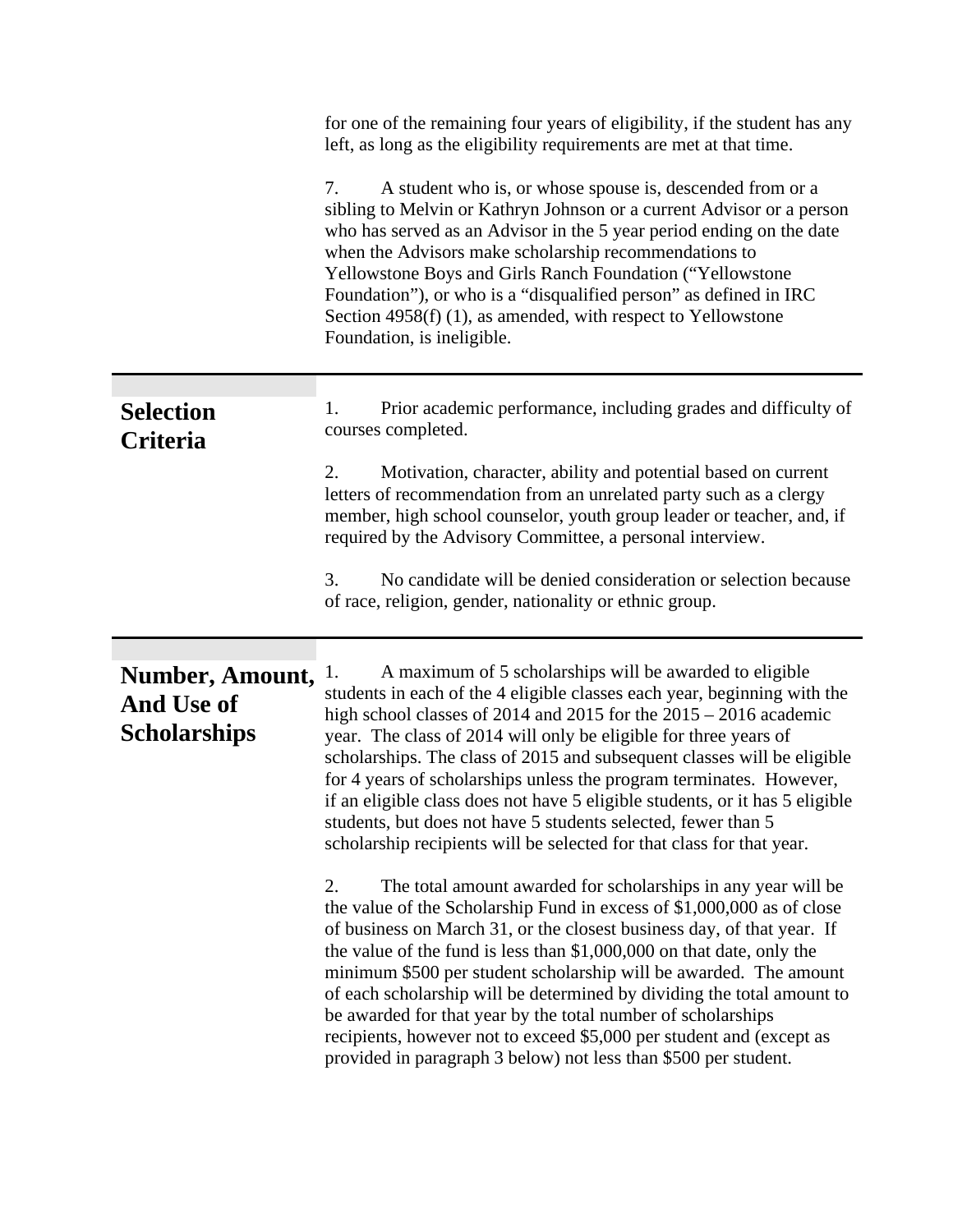|                                         | 3.<br>Scholarships are only for tuition and fees required for<br>enrollment or attendance of a student at an Educational Institution.<br>Scholarship amounts shall not exceed a student's tuition and fees<br>minus any grants or other scholarships. Unused scholarship amounts<br>in a year, will not be carried forward, but will be kept in or added back<br>to the Scholarship Fund. If a student withdraws from the institution<br>during the time when tuition and fees can be refunded, they must be<br>returned to the Scholarship Fund. Payment will be made directly to<br>each recipient's Educational Institution.                                                                                                                                                                                                                                                                                                                                                                                                         |  |  |
|-----------------------------------------|-----------------------------------------------------------------------------------------------------------------------------------------------------------------------------------------------------------------------------------------------------------------------------------------------------------------------------------------------------------------------------------------------------------------------------------------------------------------------------------------------------------------------------------------------------------------------------------------------------------------------------------------------------------------------------------------------------------------------------------------------------------------------------------------------------------------------------------------------------------------------------------------------------------------------------------------------------------------------------------------------------------------------------------------|--|--|
| <b>Application</b><br><b>Process</b>    | Please return the completed application form, including an <b>official</b><br><b>transcript(s)</b> for all completed terms of high school and completed<br>terms official of post-secondary education (if any), and two current<br>letters of recommendation from unrelated people, such as a clergy<br>member, school counselor, youth group leader or teacher, to the Circle<br>High School counselor, 1105 F Avenue, Circle, MT 59215. The<br>application, transcript(s) and letters of recommendation must be<br>submitted simultaneously, in one complete package. Only<br>substantially complete applications with required transcript(s) and<br>current letters of recommendation received by Circle High School by<br>April 1 <sup>st</sup> in one complete package will be considered. If April 1 falls<br>on a weekend, the application deadline is the next Monday following<br>April 1. For further information call the Circle High School<br>Counselor at (406) 485-3600 or Yellowstone Foundation at (406) 656-<br>8772. |  |  |
| <b>Responsibilities</b><br>of Recipient | Recipients must immediately notify Yellowstone Foundation at (406)<br>656-8772 or kristi@yellowstonefoundation.org of any relevant<br>changes in their plans or qualification status, such as: not attending an<br>Educational Institution, attending a different Educational Institution,<br>or a change in tuition or fees, or grant or scholarship amounts to be<br>received.                                                                                                                                                                                                                                                                                                                                                                                                                                                                                                                                                                                                                                                        |  |  |

**AN OFFICIAL TRANSCRIPT IS A DOCUMENT THAT REFLECTS YOUR EDUCATIONAL ACHIEVEMENTS AND MAY BE OBTAINED FROM YOUR "EDUCATIONAL INSTITUTION." FOR A TRANSCRIPT TO BE CONSIDERED "OFFICIAL" IT MUST BE SIGNED AND SEALED BY THE EDUCATIONAL INSTITUTION AND SUBMITTED, UNOPENED AND INTACT, WITH YOUR SCHOLARSHIP APPLICATION**.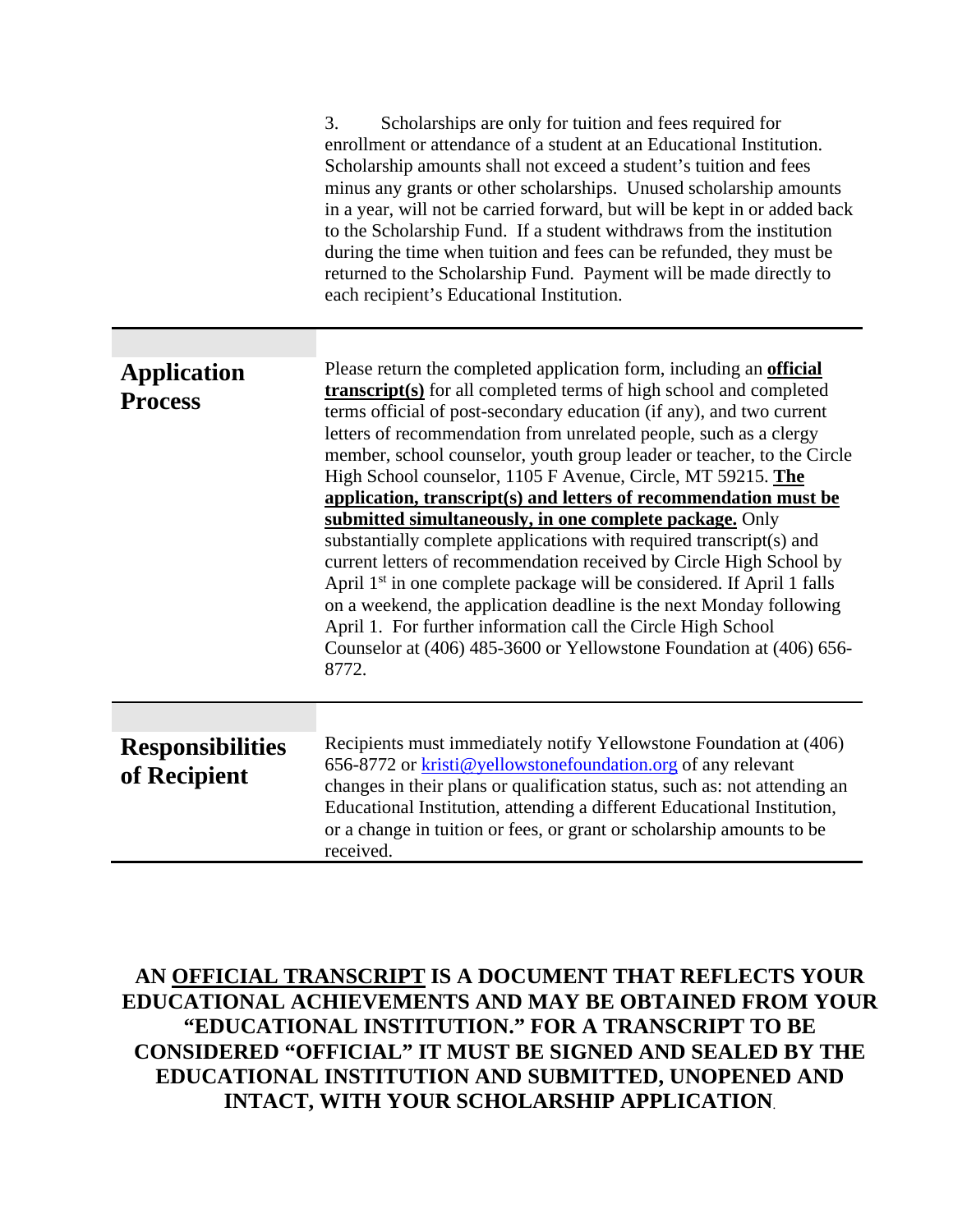#### Scholarship Funds are administered by Yellowstone Boys and Girls Foundation YELLOWSTONE BOYS & GIRLS RANCH FOUNDATION

### **JOHNSON SCHOLARSHIP APPLICATION**

|                           | 1. Applicant's Name                                                                                 |                                                                                                                                                                                                                                             |        |  |  |
|---------------------------|-----------------------------------------------------------------------------------------------------|---------------------------------------------------------------------------------------------------------------------------------------------------------------------------------------------------------------------------------------------|--------|--|--|
|                           |                                                                                                     |                                                                                                                                                                                                                                             |        |  |  |
|                           |                                                                                                     |                                                                                                                                                                                                                                             |        |  |  |
|                           |                                                                                                     | *Please include city, state, and zip.                                                                                                                                                                                                       |        |  |  |
|                           |                                                                                                     |                                                                                                                                                                                                                                             |        |  |  |
|                           |                                                                                                     |                                                                                                                                                                                                                                             |        |  |  |
|                           |                                                                                                     |                                                                                                                                                                                                                                             |        |  |  |
|                           |                                                                                                     |                                                                                                                                                                                                                                             |        |  |  |
|                           |                                                                                                     |                                                                                                                                                                                                                                             |        |  |  |
|                           | 9. For High School Seniors – Cumulative GPA for First 7 Semesters of High School __________________ |                                                                                                                                                                                                                                             |        |  |  |
|                           |                                                                                                     | 10. For High School Graduates:                                                                                                                                                                                                              |        |  |  |
|                           | a.                                                                                                  |                                                                                                                                                                                                                                             |        |  |  |
|                           |                                                                                                     | b. Cumulative GPA for All Completed Terms at a Post-Secondary Institution _____________                                                                                                                                                     |        |  |  |
|                           |                                                                                                     | 11. College, University or Vocational School You Plan to Attend This Upcoming School Year:                                                                                                                                                  |        |  |  |
|                           | a.                                                                                                  |                                                                                                                                                                                                                                             |        |  |  |
|                           | b.                                                                                                  |                                                                                                                                                                                                                                             |        |  |  |
|                           | c.                                                                                                  | Office to Which Scholarship Payment Should Be Made (such as Office of the Registrar):                                                                                                                                                       |        |  |  |
|                           | Address of Office to Which Scholarship Payment Should Be Made:<br>d.                                |                                                                                                                                                                                                                                             |        |  |  |
|                           | e.                                                                                                  |                                                                                                                                                                                                                                             |        |  |  |
|                           |                                                                                                     | 12. Tuition and Fees for Upcoming School Year ___________________________________                                                                                                                                                           |        |  |  |
|                           |                                                                                                     | 13. Please list below the source and amount of any grants or scholarships you expect to receive for the<br>upcoming school year (Please be sure to list any HOPE Scholarship Funds you will receive) (attach<br>another page if necessary): |        |  |  |
| Name of Grant/Scholarship |                                                                                                     |                                                                                                                                                                                                                                             | Amount |  |  |
|                           |                                                                                                     |                                                                                                                                                                                                                                             |        |  |  |

\_\_\_\_\_\_\_\_\_\_\_\_\_\_\_\_\_\_\_\_\_\_\_\_\_\_\_\_\_\_\_\_\_\_\_\_\_\_\_\_\_\_\_\_\_\_\_\_\_\_\_\_\_\_\_\_\_\_\_\_\_\_\_ \_\_\_\_\_\_\_\_\_\_\_\_\_\_\_\_\_\_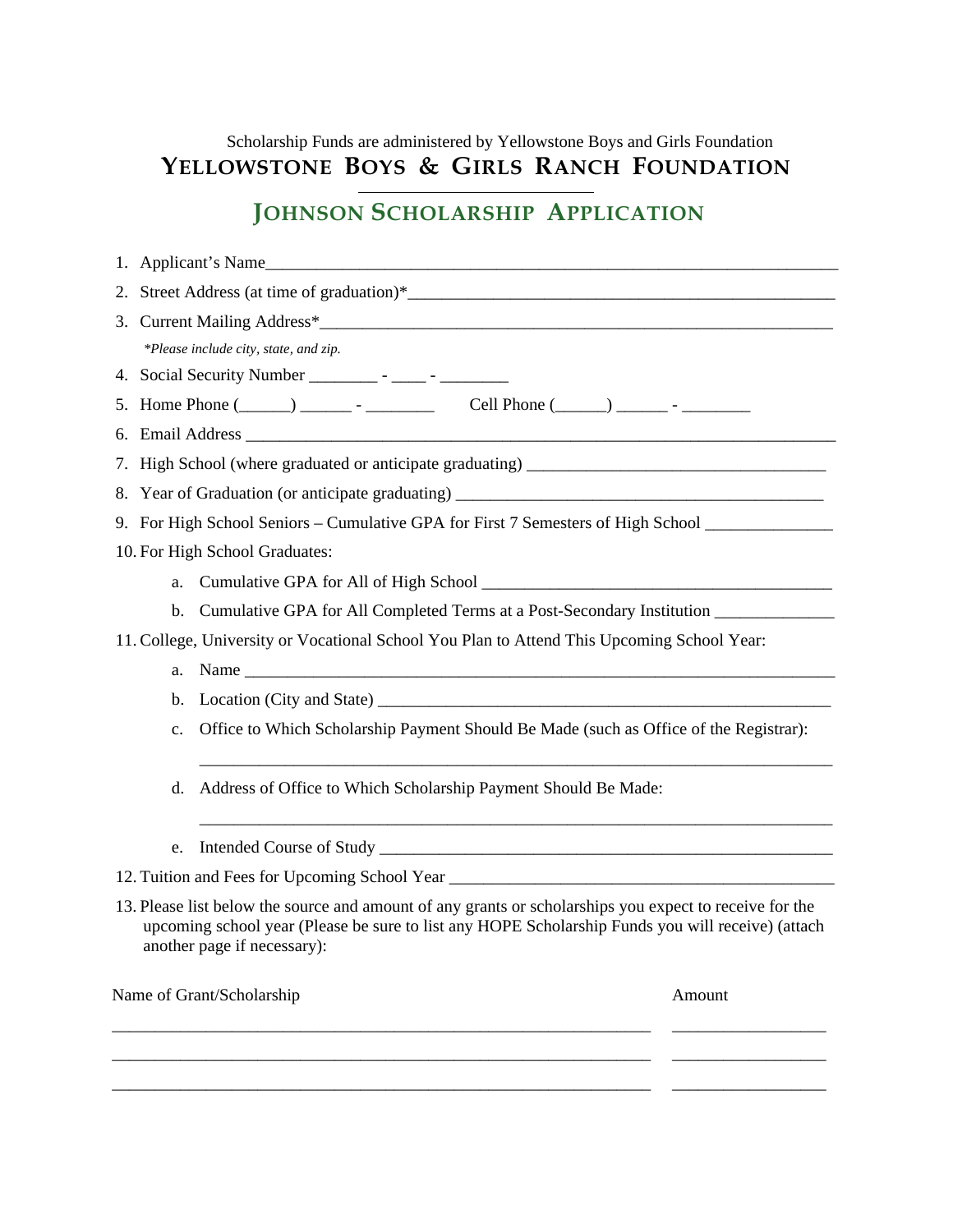*You must notify Yellowstone Foundation immediately if there are any changes to your answer to questions 10 – 13. Failure to do so may result in reductions or termination of any scholarship granted and may disqualify you from future scholarships. DUE DATE/REQUIRED DOCUMENTS: Please submit this application and the following documents by April 1 (or if April 1 is a weekend day, the due date is the first Monday after April 1) to:* 

Circle High School Attn: Counselor's Office / RE: Johnson Scholarship PO Box 99 Circle, MT 59215

- 1. If a High School Senior: An **official transcript** showing your cumulative GPA for first 7 semesters of High School.
- 2. If a High School Graduate:
	- a. An **official transcript** showing your cumulative GPA for all of High School; and
	- b. An **official transcript** showing your cumulative GPA for all completed terms at a postsecondary Educational Institution.

**AN OFFICIAL TRANSCRIPT IS A DOCUMENT THAT REFLECTS YOUR EDUCATIONAL ACHIEVEMENTS AND MAY BE OBTAINED FROM YOUR "EDUCATIONAL INSTITUTION." FOR A TRANSCRIPT TO BE CONSIDERED "OFFICIAL" IT MUST BE SIGNED AND SEALED BY THE EDUCATIONAL INSTITUTION AND SUBMITTED, UNOPENED AND INTACT, WITH YOUR SCHOLARSHIP APPLICATION.**

3. Two current letters of recommendation from an unrelated party; such as a clergy member, school counselor, youth group leader or teacher discussing your motivation, character, ability and potential.

#### *Only substantially complete applications with required documents submitted by the due date, will be considered. The application, transcript(s) and letters of recommendation must be submitted simultaneously, in one complete package.*

I (we) affirm the information reported is true, correct, and complete to the best of my (our) knowledge. I (we) agree that I (we) will, on request, provide documentation necessary to verify information reported on this form. I (we) understand that falsification of information may result in reduction or termination of any scholarship granted and may disqualify me from any future scholarships.

| Signature of Applicant                                                   | Date |  |
|--------------------------------------------------------------------------|------|--|
|                                                                          |      |  |
|                                                                          |      |  |
| Parent/Guardian Signature (if applicant under age 18)                    | Date |  |
| OFFICE USE ONLY                                                          |      |  |
|                                                                          |      |  |
|                                                                          |      |  |
| Does Applicant Meets Eligibility Requirements for Scholarship (Yes / No) |      |  |
| Recommended for Scholarship (Yes / No)                                   |      |  |
| Approved:                                                                |      |  |
| Scholarship Advisory Committee Member                                    | Date |  |
|                                                                          |      |  |
|                                                                          |      |  |
| Donor Account Manager/YBGR Foundation                                    | Date |  |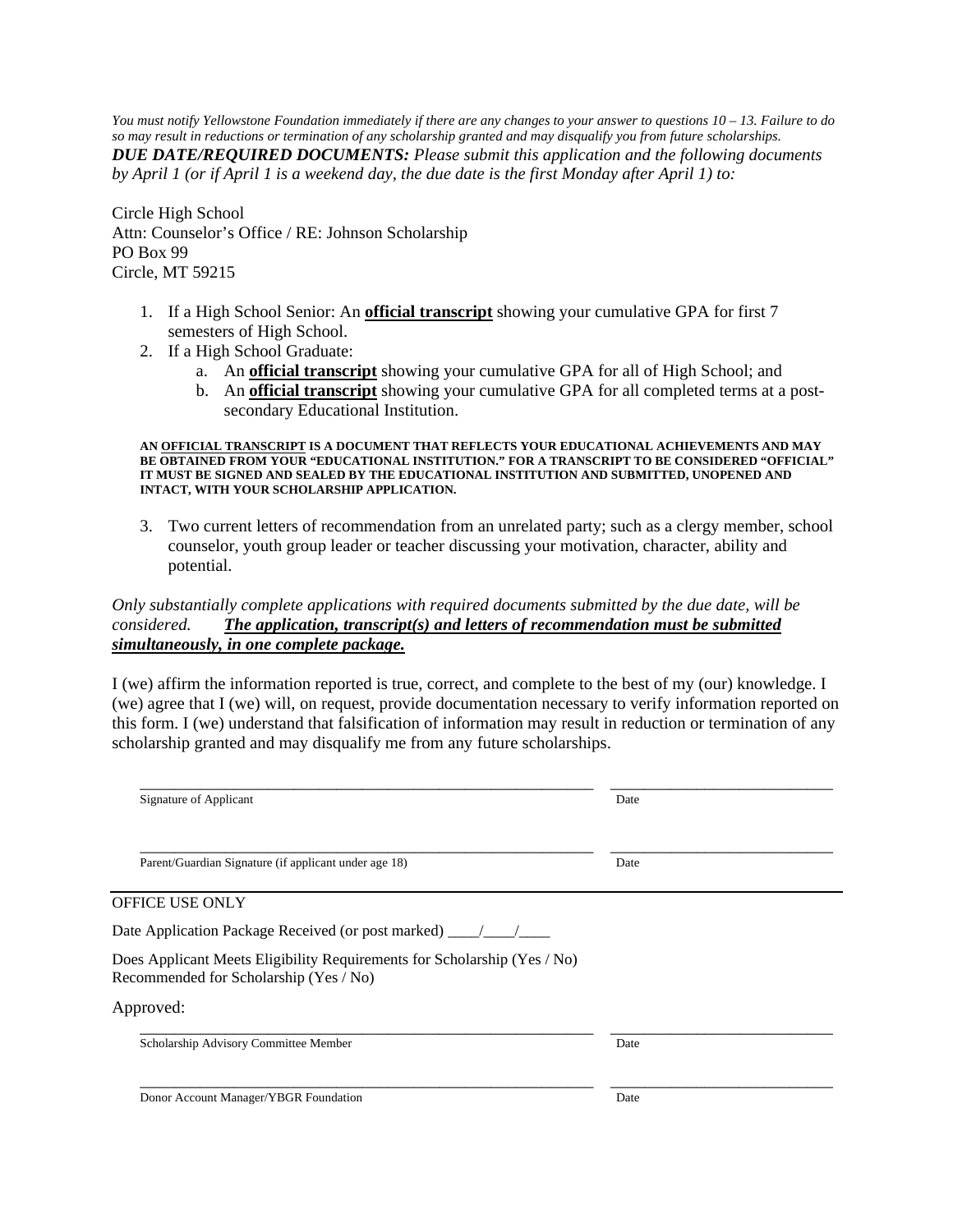### Johnson Scholarship Application Check List

### Be sure to enclose the following documents:

□ Two Current Letters of Recommendation

□ Letter one:

□ Letter two:

□ Official Transcript(s) □ Official Transcript from High School where graduated.

□ Official Transcript(s) from the Educational Institution(s) for all completed terms of post-secondary education.

Completed Johnson Scholarship Application

□ All information is complete.

□ All expected grant and scholarship are listed.

 $\square$  Page two is signed and attached.